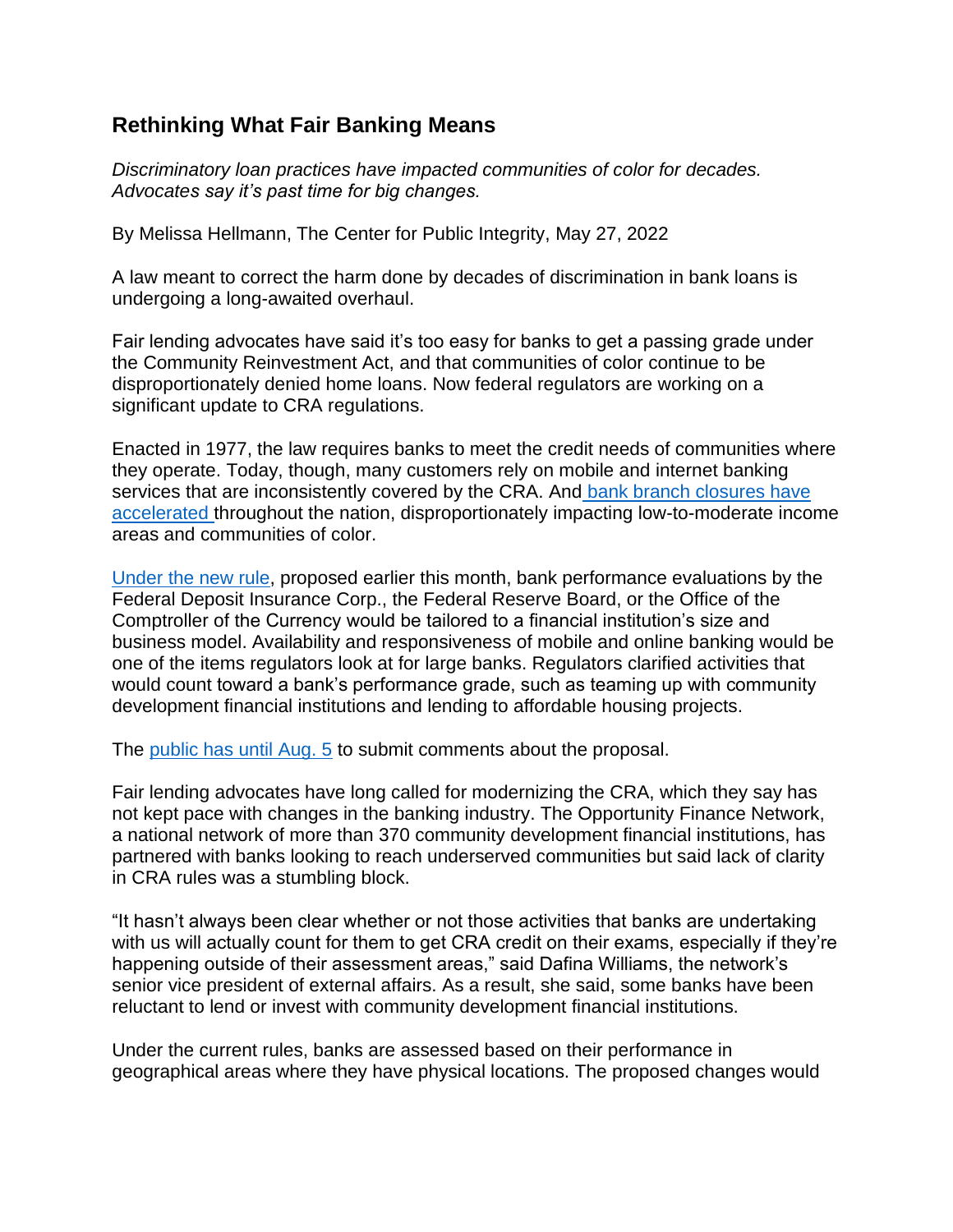also give banks credit for working with community development financial institutions in other places.

"There's a lot of need in communities outside of those assessment areas, and especially when you think about rural markets and Native communities where there's really not a lot of physical locations for banks to be evaluated," Williams said.

She believes the proposal could do more to improve racial equity. While current performance evaluations consider mortgage lending data only on the basis of income, the proposal calls for large banks' evaluations to also consider how mortgage lending has been distributed by race and ethnicity. Williams would also like to see that information [for small business lending.](https://publicintegrity.org/inequality-poverty-opportunity/the-heist/small-business-loans-unequal-data-battle/)

While the disclosure of mortgage race and ethnicity data alone won't impact a bank's ratings under the proposal, the data along with additional signs of discrimination might. Buzz Roberts, CEO and president of the National Association of Affordable Housing Lenders, said the CRA regulations are in great need of an update.

"Communities of color — especially predominantly Black neighborhoods — have not been receiving home mortgages at a rate that would even maintain their low rates of homeownership, let alone enough to close homeownership gaps with white neighborhoods," he said in an email.

## **A history of discrimination in bank lending**

Redlining — a discriminatory practice in which neighborhoods where people of color lived were deemed too hazardous for investment, and banks denied loans there was [not only legal in the U.S. for decades but also federal policy.](https://publicintegrity.org/inequality-poverty-opportunity/the-heist/racist-history-wealth-gap-redlining-maps/)

In the 1930s, redlining maps created by the Home Owners Loan Corp. color-coded neighborhoods based on race, class, ethnicity, housing conditions or proximity to pollution sources. The Federal Housing Administration and the Veterans Administration followed similar practices. Generations of disinvestment followed.

"Those neighborhoods, over a period of 80 years, labored under enormous economic disadvantage," said Josh Silver, a senior policy advisor at the National Community Reinvestment Coalition. "The white middle class was created from homeownership, and African Americans were locked out of that."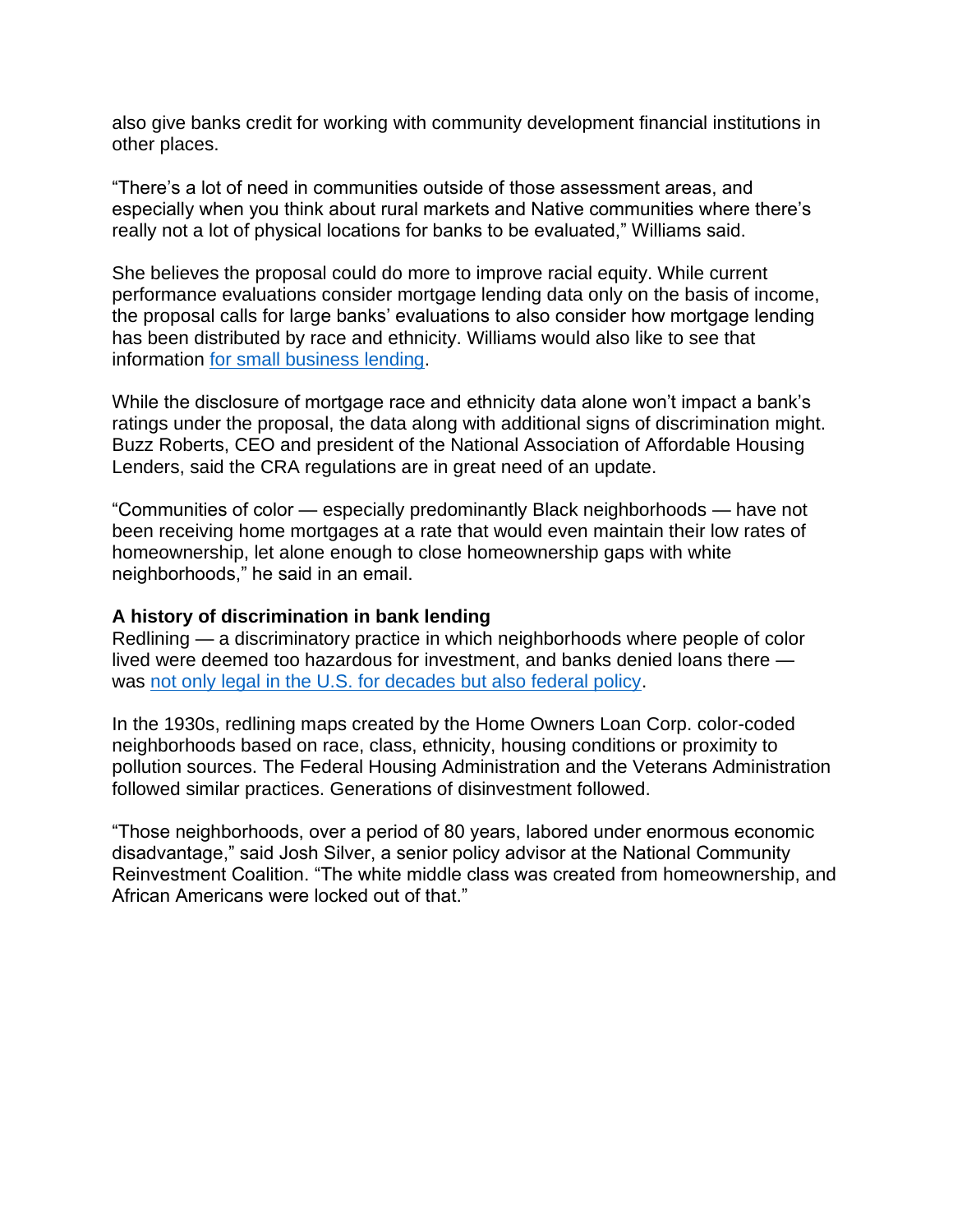

A 1938 redlining map of Atlanta by federal Home Owners' Loan Corp. Areas deemed 'hazardous' for investment were colored red. (Source: Mapping Inequality)

Congress took several steps to end the decades of discrimination, starting with the Fair Housing Act in 1968. The Equal Credit Opportunity Act in 1974 prohibited discrimination in lending, while the 1975 Home Mortgage Disclosure Act requires lenders to collect ethnicity data for home loan applicants and borrowers. The CRA, passed two years later, requires banks to serve their communities, including low- and moderate-income neighborhoods.

About every three or four years, banks undergo a performance review by federal regulators. The results are publicly available, and public comments are included in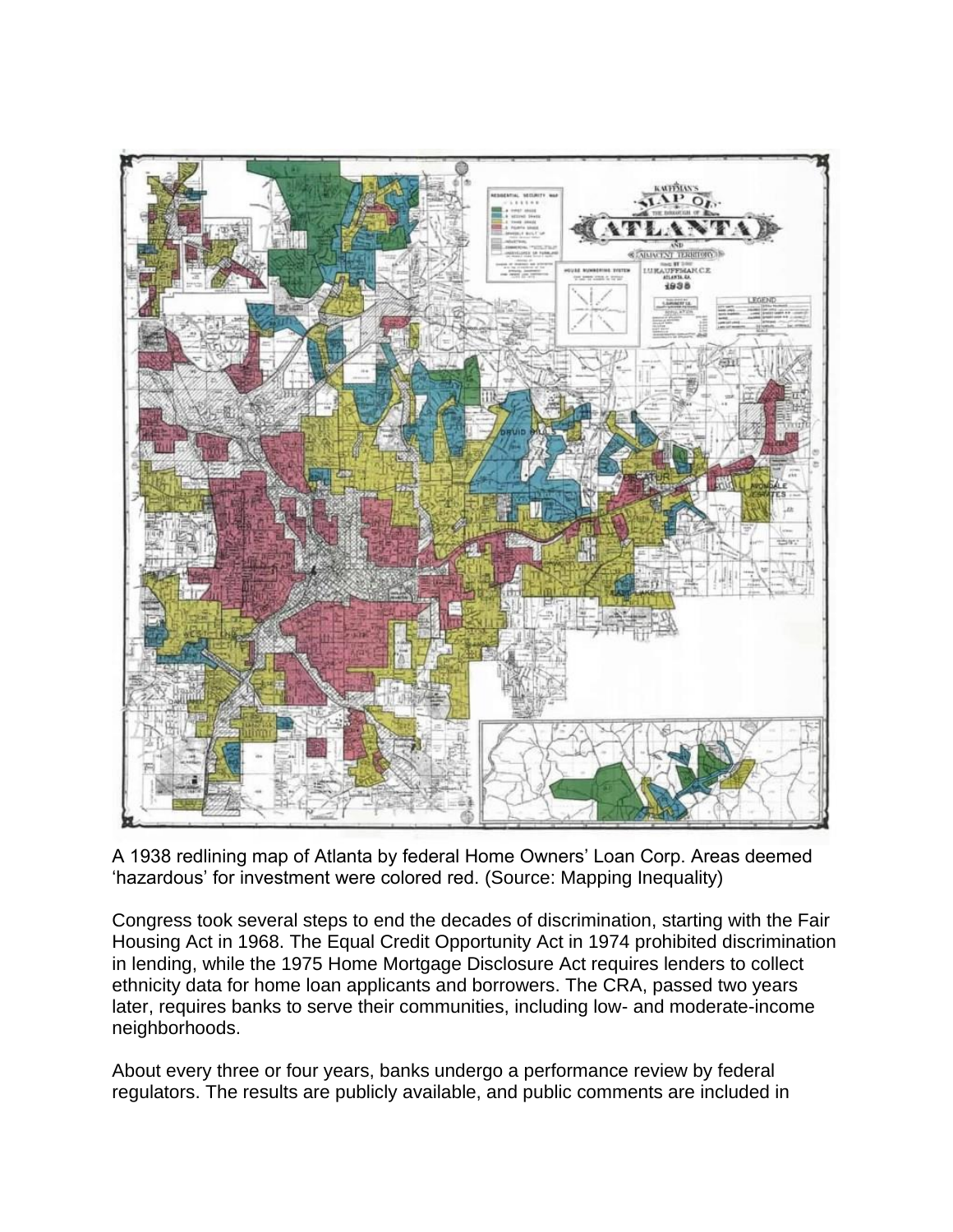evaluations. FDIC regulates state-chartered banks that are not Federal Reserve Board members, the Federal Reserve Board regulates state-chartered member banks, and the Office of the Comptroller of the Currency regulates national banks and federal savings associations. Institutions' lending patterns count for half their grade, with investment and services making up the rest.

Banks receive one of four ratings in a pass or fail framework. When a bank fails, it is more difficult to acquire new branches or merge with other banks, and they are subject to more frequent CRA exams.

CRA has been effective, to a degree. Banks made more than \$883 billion in loans for affordable housing and economic development projects as well as 24 million small business loans in low- and moderate-income communities between [1996 and 2015, for](https://ncrc.org/ncrc-celebrates-39th-anniversary-of-the-signing-of-the-community-reinvestment-act-2/)  [instance.](https://ncrc.org/ncrc-celebrates-39th-anniversary-of-the-signing-of-the-community-reinvestment-act-2/)

But the National Community Reinvestment Coalition believes that the CRA examinations do not accurately reflect banks' performance. Only about 2% fail, [according to the coalition.](https://ncrc.org/principles-for-cra-regulatory-reform/)

## **In consideration of race**

Redlining has had generational impacts on wealth-building in communities of color. Historically redlined areas now have greater levels of poverty and higher prevalence of poor mental health than communities that were not deemed hazardous on historical maps, [according to a National Community Reinvestment Coalition study.](https://ncrc.org/holc-health/)

But the CRA focuses on income, not on how banks serve people of different races. An Office of the Comptroller of the Currency spokesperson said the agency "would not speculate" on why the law was designed that way. But Silver, with the National Community Reinvestment Coalition, has an idea.

"The law does not talk about race, and that is likely because the senator who was the main sponsor, William Proxmire, calculated that it probably would not have passed Congress if it mentioned race," he said.

At the time, a backlash to affirmative action was evident in [Regents of the University of](https://www.law.cornell.edu/supremecourt/text/438/265%26amp)  [California v. Bakke,](https://www.law.cornell.edu/supremecourt/text/438/265%26amp) a 1978 Supreme Court decision that held that a racial quota system for school admission violated the Constitution's Equal Protection Clause.

Roberts, with the National Association of Affordable Housing Lenders, wishes the proposed CRA changes would be more explicit about what it means for a bank to serve, as the law puts it, "the credit needs of its entire community."

"It is disappointing that the proposal would not directly consider home mortgage and small business lending to people and communities of color," he wrote in an email.